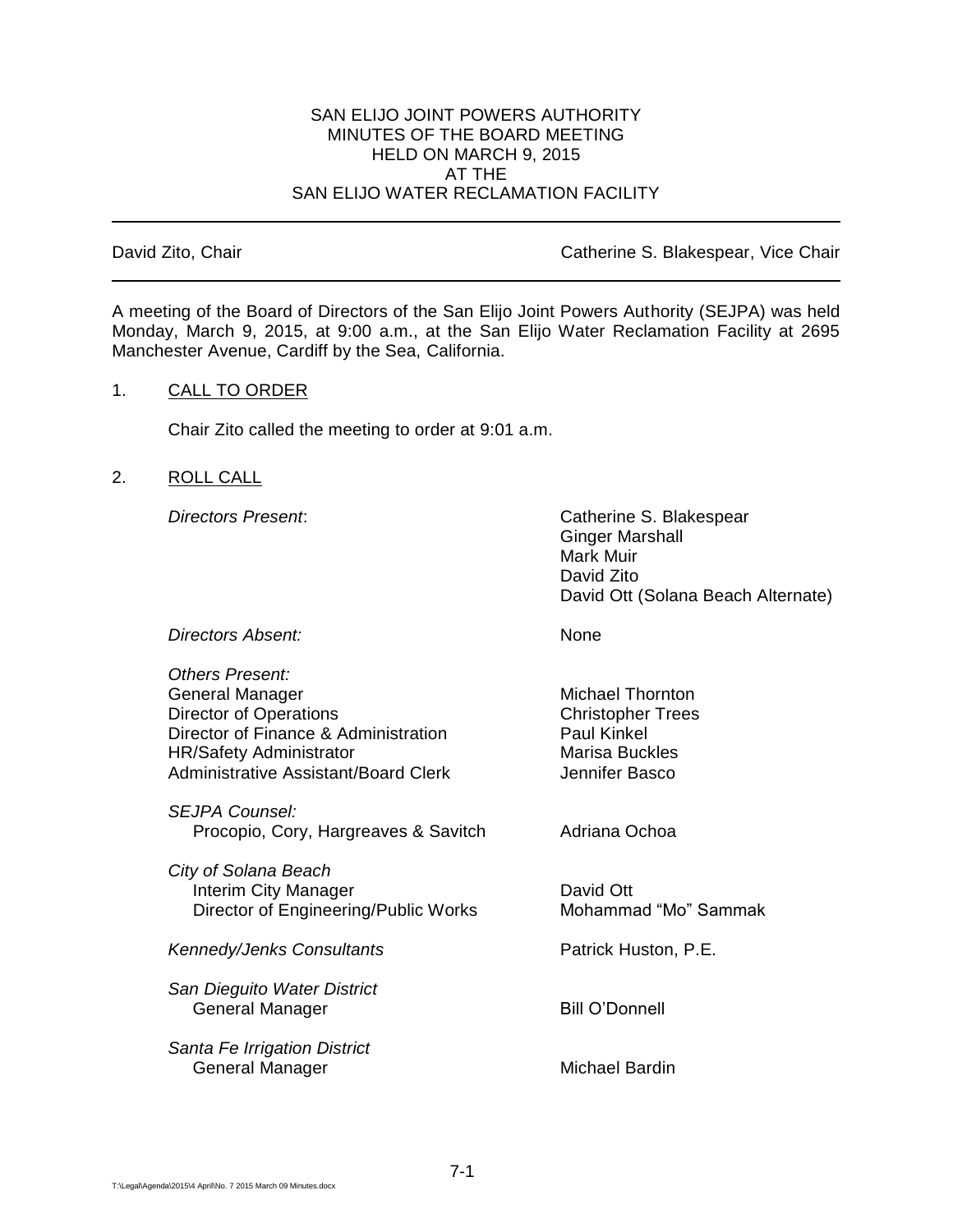# 3. PLEDGE OF ALLEGIANCE

Chair Zito led the Pledge of Allegiance.

# 4. ORAL COMMUNICATIONS

None

# 5. PRESENTATION OF AWARDS

None

# 6. CONSENT CALENDAR

Moved by Board Member Muir and seconded by Board Member Marshall to approve the Consent Calendar.

Motion carried with unanimous vote of approval.

Consent Calendar:

| Agenda Item No. 7  | Approval of Minutes for the February 9, 2015 meeting                            |
|--------------------|---------------------------------------------------------------------------------|
| Agenda Item No. 8  | Approval for Payment of Warrants and<br>Monthly<br><b>Investment Report</b>     |
| Agenda Item No. 9  | San Elijo Water Reclamation Facility Treated Effluent<br>Flows - Monthly Report |
| Agenda Item No. 10 | San Elijo Joint Powers Authority Recycled Water Program<br>- Monthly Report     |

# 11. ITEMS REMOVED FROM CONSENT CALENDAR

None

# 12. MEMORANDUM OF UNDERSTANDING (MOU) BETWEEN THE SAN ELIJO JOINT POWERS AUTHORITY AND THE CITY OF DEL MAR FOR PUMP STATION OPERATION AND MAINTENANCE SERVICES

In 2014, the SEJPA reached agreement with the City of Del Mar (Del Mar) for leased wastewater treatment capacity at the San Elijo Water Reclamation Facility (SEWRF). Del Mar will utilize its 21<sup>st</sup> Street Pump Station to pump its wastewater to the Solana Beach wastewater collection system for final transport to the SEWRF. General Manager Thornton stated that Del Mar has proposed that the SEJPA operate and maintain the 21<sup>st</sup> Street Pump Station. The SEJPA has carefully reviewed this request and agrees that this proposal reduces risk to all parties. Any necessary supplies and services required to maintain the pump station will be funded by Del Mar. A memorandum of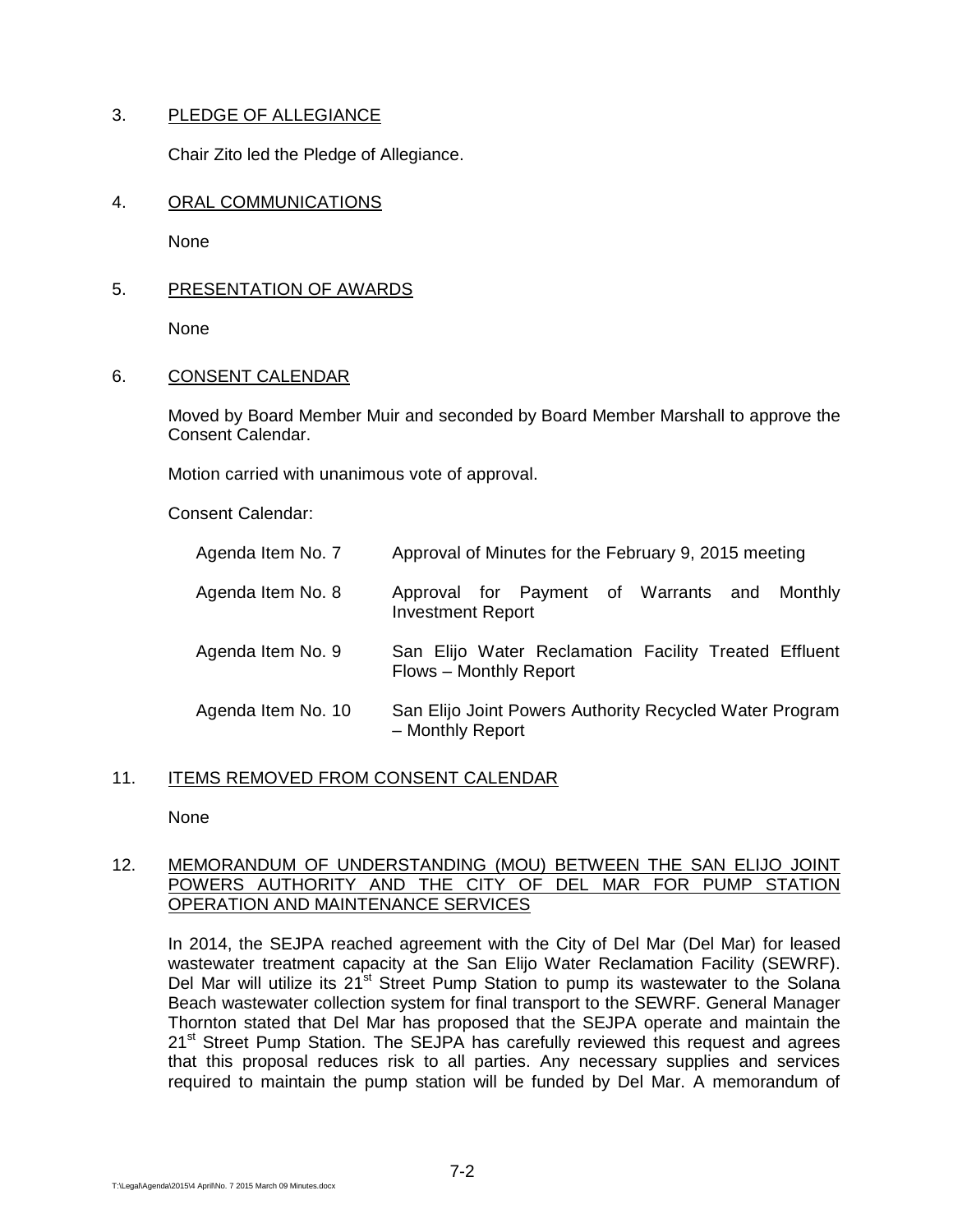understanding (MOU) between the SEJPA and Del Mar has been developed to document the roles and responsibilities of each party.

Moved by Board Member Muir and seconded by Board Member Marshall to:

1. Authorize the General Manager to execute a Memorandum of Understanding between the SEJPA and the City of Del Mar for Pump Station Operation and Maintenance Services.

Motion carried with unanimous vote of approval.

## 13. JOINT POTABLE REUSE CONCEPT STUDY WITH SANTA FE IRRIGATION DISTRICT AND SAN DIEGUITO WATER DISTRICT

General Manager Thornton informed the Board of Directors that the SEJPA, Santa Fe Irrigation District, and the San Dieguito Water District are interested in exploring the feasibility of developing a potable reuse supply that could increase supply diversification and reliability for the local region. The three agencies propose to prepare an Advanced Water Purification Concept Study (AWPCS) to identify potential opportunities and challenges associated with potable reuse. The proposed total cost of the work is \$120,000, which will be allocated among the three agencies. Adequate funds are available in SEJPA's Water Reclamation Program.

Moved by Board Member Muir and seconded by Board Member Marshall to:

1. Authorize the General Manager to execute a Cost Sharing Agreement with San Dieguito Water District and Santa Fe Irrigation District to jointly fund an Advanced Water Purification Concept Study for an amount not to exceed \$40,000.

Motion carried with unanimous vote of approval.

## 14. CONSIDER APPROVAL OF PRELIMINARY DESIGN FOR RECYCLED WATER **PIPELINES**

General Manager Thornton stated that Caltrans' North Coast Corridor (NCC) Program will require the SEJPA to relocate some of its recycled water pipelines which were constructed within the Caltrans right of way. Kennedy/Jenks Consultants submitted a fee estimate of \$29,200 to the SEJPA for developing the preliminary design for the relocation of the pipeline sections. The preliminary design will analyze replacement alternatives, identify existing utilities that must be avoided, and provide recommended pipeline alignments.

In discussing the NCC Program with the City of Encinitas (Encinitas), the SEJPA learned that Encinitas is developing plans for Highway 101 streetscape improvements. The SEJPA identified a potential recycled water pipeline extension from Saxony Street to Highway 101 along Encinitas Blvd., which could supply recycled water to the new streetscape project, Cottonwood Creek Park, and several other sites. Converting these existing irrigation systems from potable to recycled water could save millions of gallons of drinking water each year. The fee for the preliminary design of the Encinitas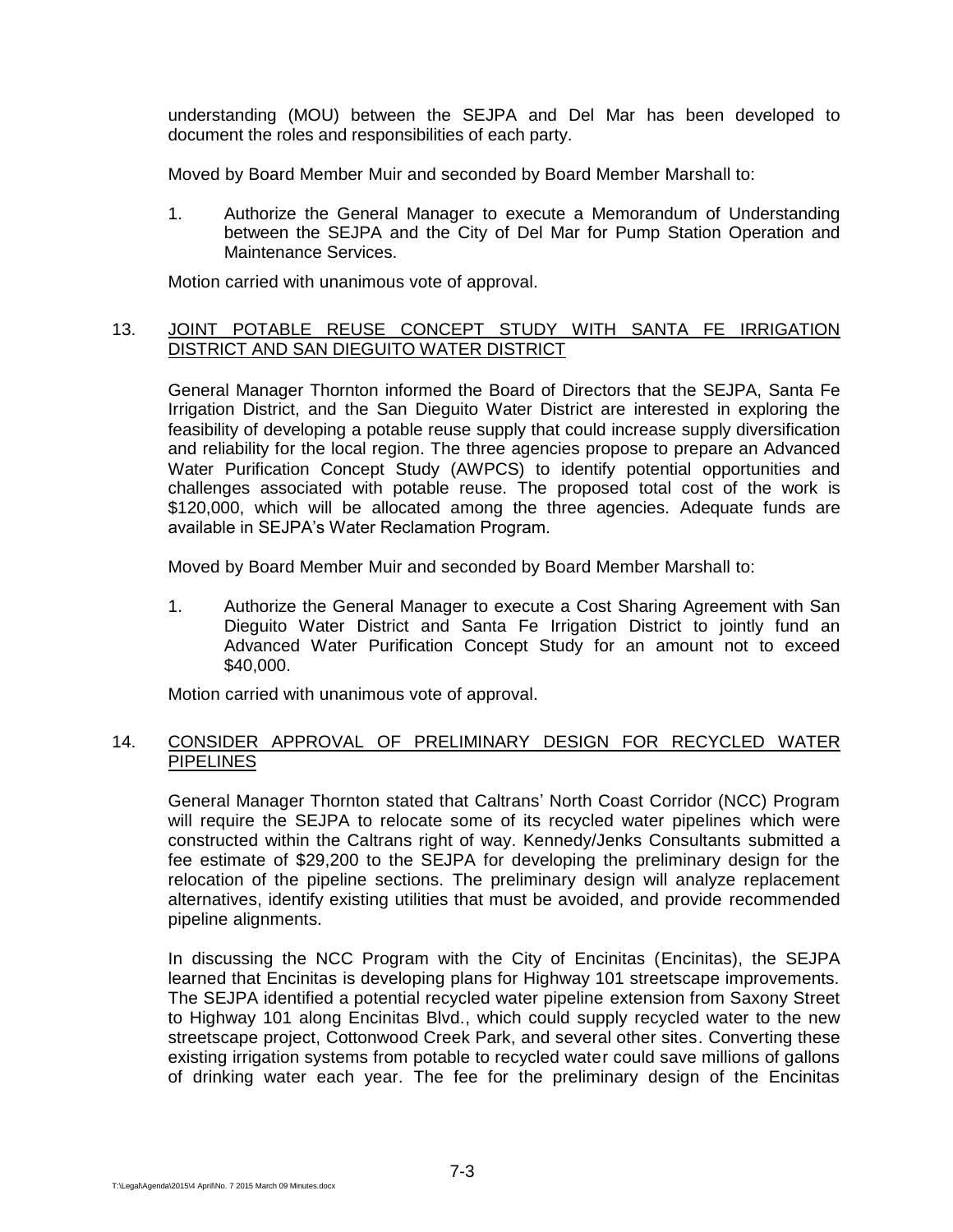Boulevard pipeline extension is \$23,770, which would bring the total cost of the Kennedy/Jenks Consultants' preliminary design to \$52,970.

Moved by Board Member Muir and seconded by Vice Chair Blakespear to:

1. Authorize the General Manager to execute an agreement with Kennedy/Jenks Consultants for an amount not to exceed \$52,970.

Motion carried with unanimous vote of approval.

## 15. VILLAGE PARK RECYCLED WATER PROJECT UPDATE

General Manager Thornton updated the Board of Directors on the Village Park Recycled Water Project which is being developed in partnership with Olivenhain Municipal Water District (OMWD). OMWD is the lead agency for this project and is responsible for approximately \$7,000,000 in construction, with the SEJPA responsible for approximately \$1,000,000. The construction contract was awarded to SC Valley and construction is expected to begin in April 2015. The project will include more than 7 miles of new recycled water pipelines, the conversion of existing potable water reservoir to recycled water storage, and the construction of a new recycled water pressure boosting station. The project will provide recycled water for landscape irrigation for streetscape, greenbelts, parks, and several schools. It is anticipated that the project will ultimately conserve 90 million gallons of potable water per year by converting existing irrigation systems to recycled water. The SEJPA budget for the project, which includes engineering, construction, and construction management, is \$1,316,588. The General Manager noted that the SEJPA has been awarded \$328,000 in Proposition 84 IRWM grant funding. The SEJPA is seeking a low interest loan for the \$900,000 to fund the remaining project costs.

No action required. This memorandum was submitted for information only.

# 16. GENERAL MANAGER'S REPORT

None

17. GENERAL COUNSEL'S REPORT

None

# 18. BOARD MEMBER COMMENTS

None

19. CLOSED SESSION

None